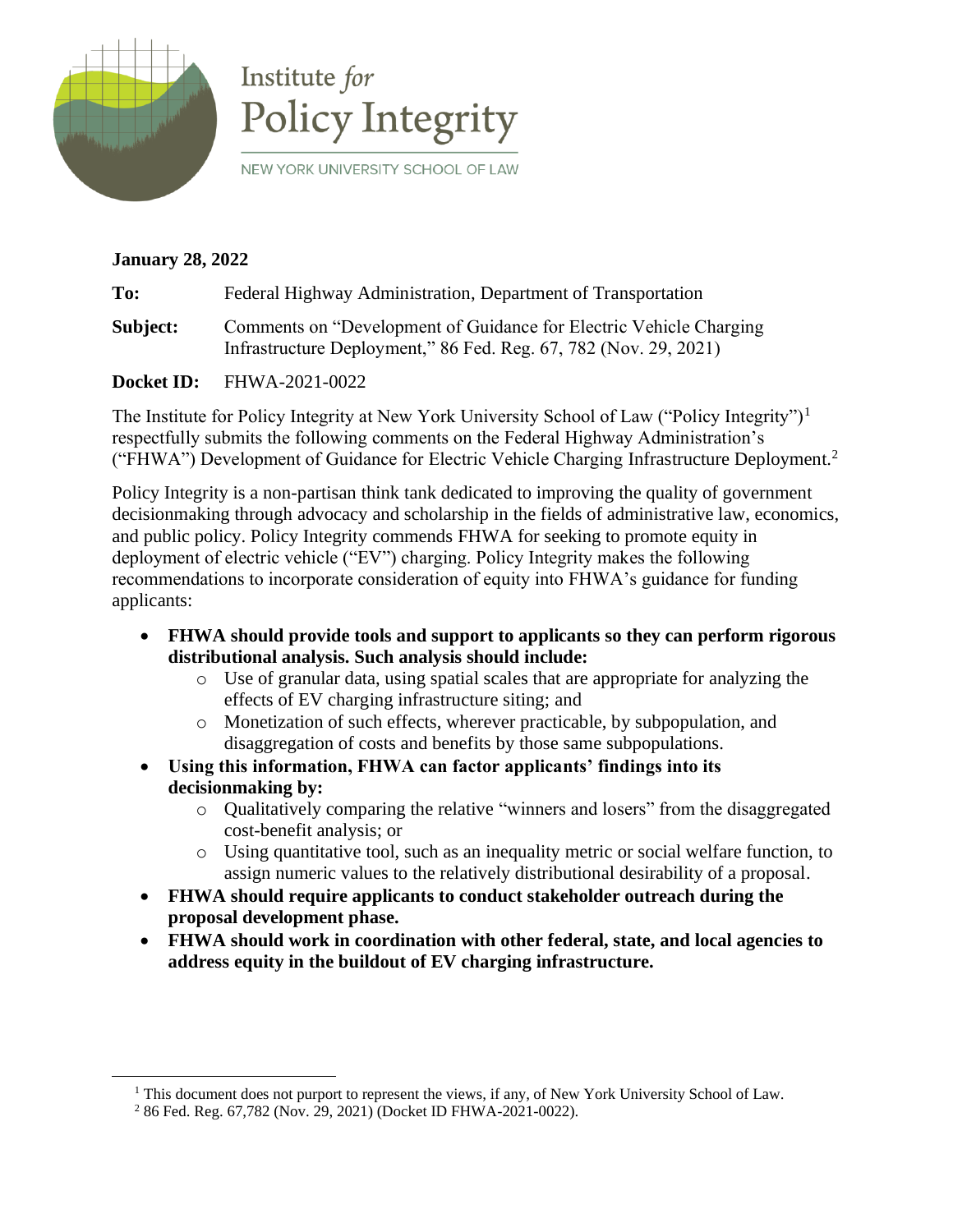#### **I. Introduction**

FHWA seeks input on developing guidance under the EV Charging Program for States and localities "to strategically deploy EV charging infrastructure," based on nine statutory factors including the need for such infrastructure "in rural corridors and underserved or disadvantaged communities."<sup>3</sup> In addition, FHWA requests comments to inform the administration of its discretionary grant disbursement under the Charging and Fueling Infrastructure Program.<sup>4</sup>

Historically, transportation emissions have disproportionately affected low-income communities and communities of color.<sup>5</sup> As a result of elevated concentrations of ozone, fine particulate matter, and oxides of nitrogen, these communities face increased risk of chronic respiratory diseases such as asthma<sup>6</sup>—and more recently, COVID-19.<sup>7</sup>

As vehicle sales shift away from internal combustion vehicles and toward EVs, consideration of equity is important to ensure that the communities disproportionately burdened by pollution from transportation see the benefit of increased EV deployment. One way to achieve that goal is to prioritize these communities for federal investment in EV charging in order to remove barriers to greater EV usage in those communities<sup>8</sup> and accordingly, reduce emissions.<sup>9</sup> FHWA can ensure that these communities receive the greatest benefit by recommending that States, localities, and other applicants seeking federal EV infrastructure funding commit to providing rigorous distributional analysis in grant proposals and conducting robust stakeholder engagement during proposal development.

Distributional analysis helps decisionmakers understand how the impacts of an action affect different groups. Decisionmakers should be concerned if one or more groups face disproportionately adverse impacts from such an action.<sup>10</sup> Although distributional analysis has been a required component in federal decisionmaking for many years, agencies have inconsistently tried to address the question of how their actions create—or hinder—equitable

(increased exposure to PM2.5 associated with statistically significant increase in COVID-19 mortality rate).

<sup>8</sup> *See, e.g.*, Ethan Elkind, *Plugging Away: How To Boost Electric Vehicle Charging Infrastructure* (Berkeley Law Center for Law, Energy, and the Environment Report, June 2017) (recommending government interventions to spur development of EV charging infrastructure in order to overcome barriers to adoption and jumpstart greater EV usage).

<sup>9</sup> *See, e.g.*, Jordan L. Schnell, et al., *Air Quality Impacts from the Electrification of Light-Duty Passenger Vehicles in the United States*, 208 ATMOSPHERIC ENV. 95, 101 (2019),

https://www.sciencedirect.com/science/article/abs/pii/S1352231019302183 (finding that transitioning from combustion vehicles to EVs decreases localized ozone formation, regardless of power grid source).

<sup>10</sup> Executive Order 12,898 on Federal Actions to Address Environmental Justice in Minority Populations and Low-Income Populations directs agencies to address "disproportionately high and adverse human health or environmental effects" on certain populations, which is a useful lens to consider distributional effects more generally. Exec. Order 12,898 § 1, 59 Fed. Reg. 7629, 7629 (Feb. 16, 1994).

<sup>3</sup> 86 Fed. Reg. at 67,784.

<sup>4</sup> *Id.* at 67,785.

<sup>5</sup> *See, e.g.*, Pinto de Moura, et al., *Inequitable Exposure to Air Pollution from Vehicles in the Northeast and Mid-Atlantic* (Union of Concerned Scientists Report, 2019), https://www.ucsusa.org/resources/inequitable-exposure-airpollution-vehicles.

<sup>6</sup> *See, e.g.*, Kenneth F. Davidson et al., *The Recent and Future Health Burden of the U.S. Mobile Sector Apportioned by Source*, 15 ENVIRON. RES. LETT, 1–7 (2020), https://doi.org/10.1088/1748-9326/ab83a8.

<sup>7</sup> X. Wu et al., *Air Pollution and COVID-19 Mortality in the United States: Strengths and Limitations of an Ecological Regression Analysis*, SCI. ADV. (2020), https://www.ncbi.nlm.nih.gov/pmc/articles/PMC7673673/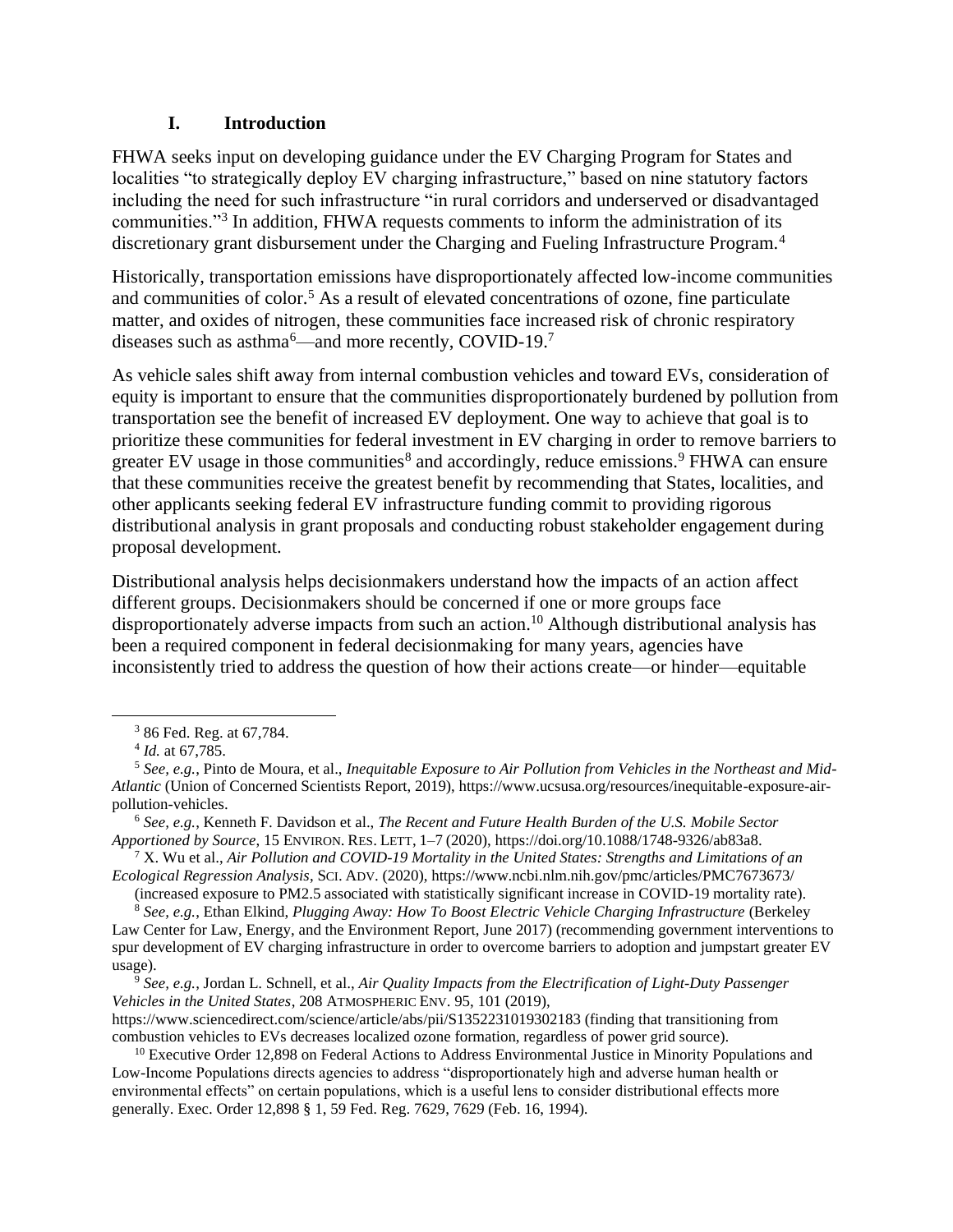<span id="page-2-0"></span>outcomes.<sup>11</sup> The recommendations in Sections III-V below are drawn from Policy Integrity's August 2021 report, *Making Regulations Fair: How Cost-Benefit Analysis Can Promote Equity and Advance Environmental Justice* (*Making Regulations Fair*).<sup>12</sup> Although *Making Regulations Fair* focuses on the federal rulemaking process, the methodologies described in that report are applicable to a broad range of decisionmaking contexts, including grantmaking, investment, and procurement.

To conduct distributional analysis in the context of EV charging infrastructure, FHWA may need to support applicants in their efforts to provide sufficiently detailed data and monetized estimates of effects. With this information in hand, FHWA can determine if the outcomes of a particular proposal are distributionally desirable or weigh the distributional desirability of multiple proposals against one another. This distributional analysis should be underpinned by a robust stakeholder engagement process so that applicant proposals reflect accurate data and take into account community concerns. Concurrent with improving the grantmaking process to reflect distributional outcomes, FHWA should also assess whether and to what extent it may need to coordinate with other federal, state, or local agencies to ensure that new investments in EV charging infrastructure promote equity.

### **II. FHWA Should Provide Tools and Support to Applicants to Conduct Distributional Analysis**

As discussed in *Making Regulations Fair*, decisionmakers need to analyze sufficiently granular data to understand the distributional impacts of an action. Then they should disaggregate effects, including costs and benefits, to demonstrate to what extent certain groups are facing disproportionately high or adverse impacts or, conversely, which groups are largely benefitting from an action. FHWA grant applicants may be able to provide such information but will likely need the support of the FHWA or other federal agencies, depending on their resources and capabilities.

# <span id="page-2-1"></span>1. *Applicant Should Use Sufficiently Granular Data, Using Spatial Scales that Are Appropriate to Analyze the Effects of EV Charging Infrastructure Planning*

FHWA should require applicants to use granular geographic data to assess the potential equity effects of an EV charging infrastructure proposal.<sup>13</sup> Applicants should ensure that the specificity of the data is appropriate for the nature of the impact (e.g., taking into consideration the downwind locations of air pollution impacts).<sup>14</sup> Focusing on appropriately specific geographic units of analysis not only helps applicants identify which communities and groups may be affected by the siting of EV infrastructure, but also allows applicants and the FHWA to understand disparate impacts that may be obscured when the analysis looks at larger geographic

<sup>11</sup> Jack Lienke et al., Inst. for Pol'y Integrity, *Making Regulations Fair: How Cost-Benefit Analysis Can Promote Equity and Advance Environmental Justice* at 3-4 (Aug. 2021),

<https://policyintegrity.org/publications/detail/making-regulations-fair> [hereinafter "*Making Regulations Fair*"]; see also Richard L. Revesz, *Regulation and Distribution*, 93 N.Y.U. L. REV. 1489 (2018).

 $12 \, Id.$ 

<sup>13</sup> *Making Regulations Fair*, *supra* not[e 11,](#page-2-0) at 6–9.

<sup>&</sup>lt;sup>14</sup> For a discussion on units of analysis when assessing distributional impacts, see Richard L. Revesz & Samantha P. Yi, *Distributional Consequences and Regulatory Analysis*, 52 ENV'T L. (forthcoming 2022) (manuscript at 26–29), https://papers.ssrn.com/sol3/papers.cfm?abstract\_id=3927277.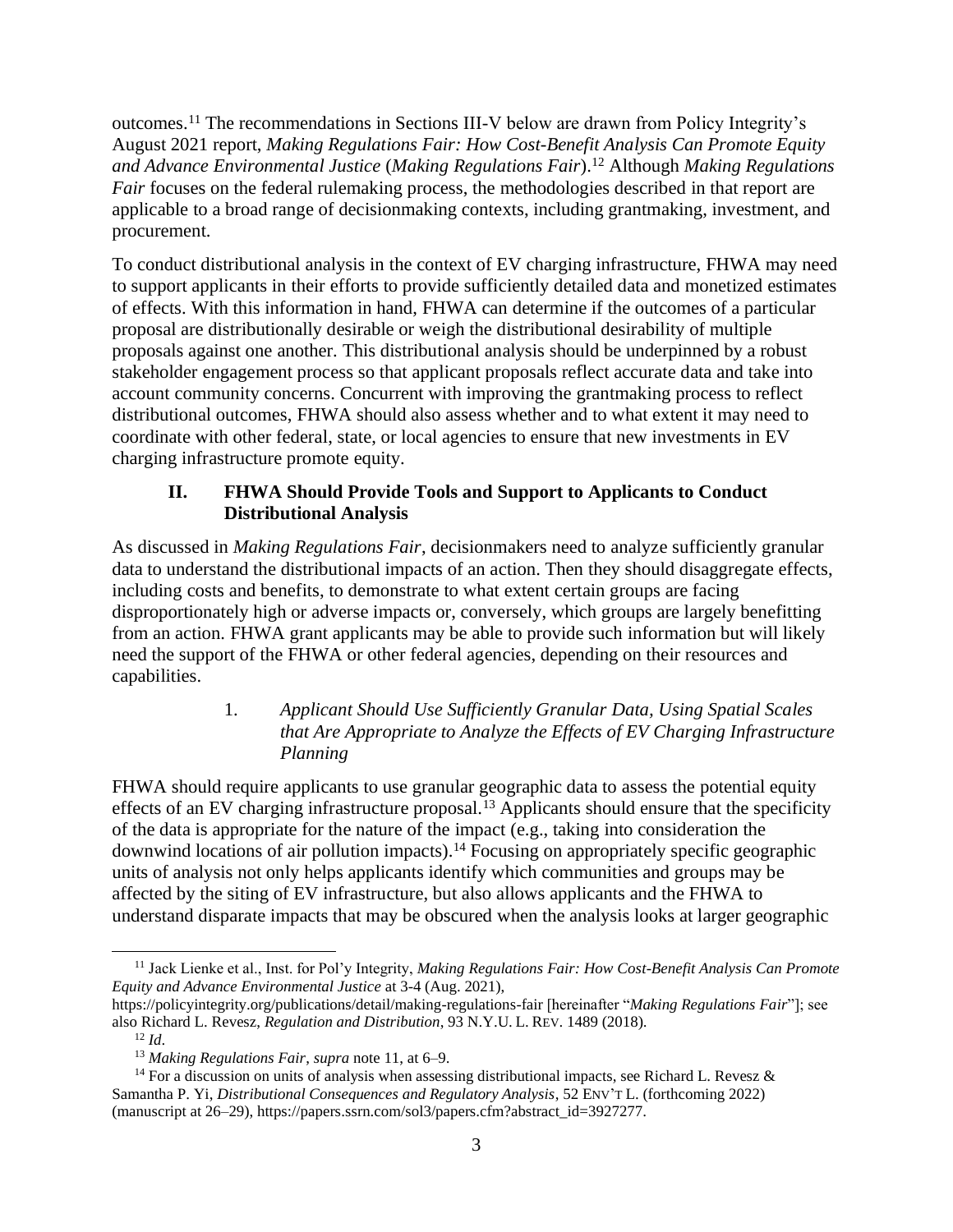units.<sup>15</sup> In this way, a consistently granular approach both facilitates accurate assessments of an action's impacts *and* provides an informational foundation for weighing the equity impacts of an action against that action's other effects.

Though granular data is a central component of rigorous distributional analysis, some of FHWA's applicants may not have the resources or capacity to analyze such data. As a starting point, FHWA can direct applicants to the Environmental Protection Agency's environmental justice screening and mapping tool, EJSCREEN, which uses nationally consistent data to map environmental and demographic indicators,  $16$  to identify communities that face high pollution burdens. Additionally, FHWA should consider providing training and analytical support for applicants. For example, FHWA could pilot a program to build the capacity of applicants and prospective applicants to assess the equity effects of their proposals before making such analysis a required part of the grantmaking process.

### 2. *Applicants Should Disaggregate Effects, such as Costs and Benefits, by Demographic Groups*

Equipped with granular estimations of effects, including different impact intensities and risk factors across communities, applicants could tally how those effects, including any monetized costs and benefits, are distributed among discrete demographic groups.<sup>17</sup> Applicants should provide such demographically disaggregated impacts—in addition to aggregate impacts whenever possible in their proposal to FHWA.

Such disaggregated analysis would enable an applicant—and so FHWA—to assess not only how costs and benefits are dispersed among different subpopulations, but also whether a proposal is net-beneficial or net-costly for particular groups. This information then would help the applicant understand the magnitude and spread of distributional consequences. The applicant should conduct such disaggregated analysis not only of the preferred proposal, but also of any alternatives it considers. This exercise would reveal important information about whether there are alternatives with more desirable distributional outcomes.<sup>18</sup>

Although applicants are likely familiar with estimating project construction and operation costs, they may have little experience with the type of analysis required to assess the distributional impacts of EV charging siting, such as estimating the monetized health or environmental benefits of a particular proposal, and so need support like that proposed above. Policy Integrity's 2018 report, *Valuing Pollution Reductions: How to Monetize Greenhouse Gas and Local Air Pollutant Reductions from Distributed Energy Resources*, <sup>19</sup> describes how decisionmakers can use location- and demographically specific data to assess the value of nonemitting electricity generators, which may provide some useful analogues for FHWA and its applicant in their efforts to promote equity in the EV charging infrastructure grantmaking program. Although this

https://policyintegrity.org/publications/detail/valuing-pollution-reductions.

<sup>15</sup> *Id*.

<sup>16</sup> EJSCREEN: ENVIRONMENTAL JUSTICE SCREENING AND MAPPING TOOL[, https://www.epa.gov/ejscreen](https://www.epa.gov/ejscreen) (last visited on Jan. 26, 2022).

<sup>17</sup> *Making Regulations Fair*, *supra* not[e 11,](#page-2-0) at 10–12.

<sup>18</sup> *See* Revesz & Yi, *supra* not[e 14](#page-2-1) (manuscript at 33–35).

<sup>19</sup> Jeffrey Shrader et al., Inst. for Pol'y Integrity, *Valuing Pollution Reductions: How To Monetize Greenhouse Gas and Local Air Pollutant Reductions from Distributed Energy Resources* (2018),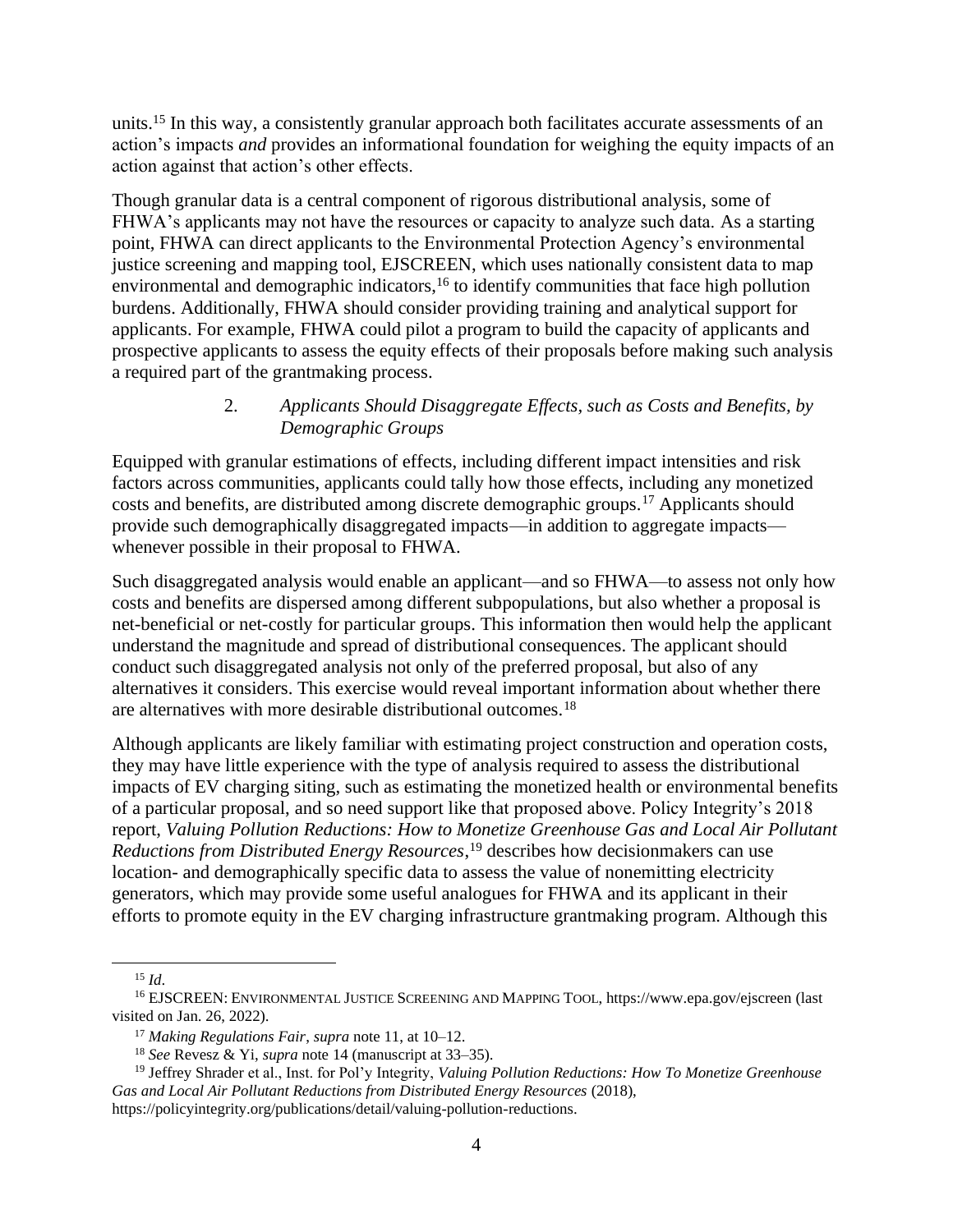report focuses on reducing stationary sources of pollution,<sup>20</sup> the methodology for determining the environmental and public health benefits in a specific area could be adapted to the potential pollution-reduction effects of improved EV infrastructure. Again, FHWA could consider working with a small group of initial applicants to refine a replicable methodology that could be implemented by future applicants.

## **III. Using Applicants' Distributional Analyses, FHWA Can Factor Equity Considerations into Its Grantmaking Process**

It is important that FHWA not only ask applicants to provide detailed information on the distributional or equity effects of their proposals, but also that FHWA develop a clear methodology for how to factor equity considerations into its grant approval process.

Once FHWA has received detailed proposals from applicants that include tallies of proposals' effects disaggregated by demographic group, FHWA should assess each applicant's proposal based on to what extent they promote equity, and then make base approvals in large part on those assessments. In *Making Regulations Fair*, Policy Integrity identifies three possible approaches to incorporating the findings of a distributional analysis into decisionmaking:<sup>21</sup>

- 1. Qualitatively comparing distribution outcomes, including identifying the relative "winners and losers" from the disaggregated cost-benefit analysis;
- 2. Using an inequality metric to assign numeric values to the relatively distributional desirability of a proposal; or
- 3. Using a social welfare function to assess the distributional desirability of a proposal.

We describe these options briefly below.

The first option, qualitative assessment, is premised on the status quo, where FHWA maintains broad discretion to determine whether and how distributional desirability should affect its decisions. Coupled with disaggregated tallies of costs and benefits, a qualitative assessment would give FHWA an opportunity to discuss how the costs and benefits are distributed and then demonstrate why it is acceptable to move forward with the action considering this distribution of beneficial and adverse impacts. In other words, FHWA could treat distributional outcomes as it would any other important nonmonetized project effect or characteristics, by explaining why "the better distributional consequence is sufficiently compelling to overcome the loss in quantified net benefits."<sup>22</sup> Where one alternative has higher net benefits in monetary terms but another alternative (which is also net-beneficial) has better distributional attributes because more benefits accrue to disadvantaged populations, FHWA could therefore justify selecting the latter.<sup>23</sup> However, FHWA should be wary of presenting a qualitative analysis of equity effects alone, without a presentation of disaggregated costs and benefits, which could make it easy to give those effects minimal weight in deciding to approve a proposed action.<sup>24</sup>

<sup>&</sup>lt;sup>20</sup> For more on the environmental and public health value of distributed energy resources, see Matthew Butner et al., Inst. for Pol'y Integrity, *Making the Most of Distributed Energy Resources* (2020),

[https://policyintegrity.org/publications/detail/making-the-most-of-distributed-energy-resources.](https://policyintegrity.org/publications/detail/making-the-most-of-distributed-energy-resources)

<sup>21</sup> *Making Regulations Fair*, *supra* not[e 11,](#page-2-0) at 13–21.

<sup>22</sup> *See* Revesz & Yi, *supra* not[e 14,](#page-2-1) at 38.

<sup>23</sup> *See id.* at 38–39.

<sup>24</sup> *See Making Regulations Fair*, *supra* note [11,](#page-2-0) at 3.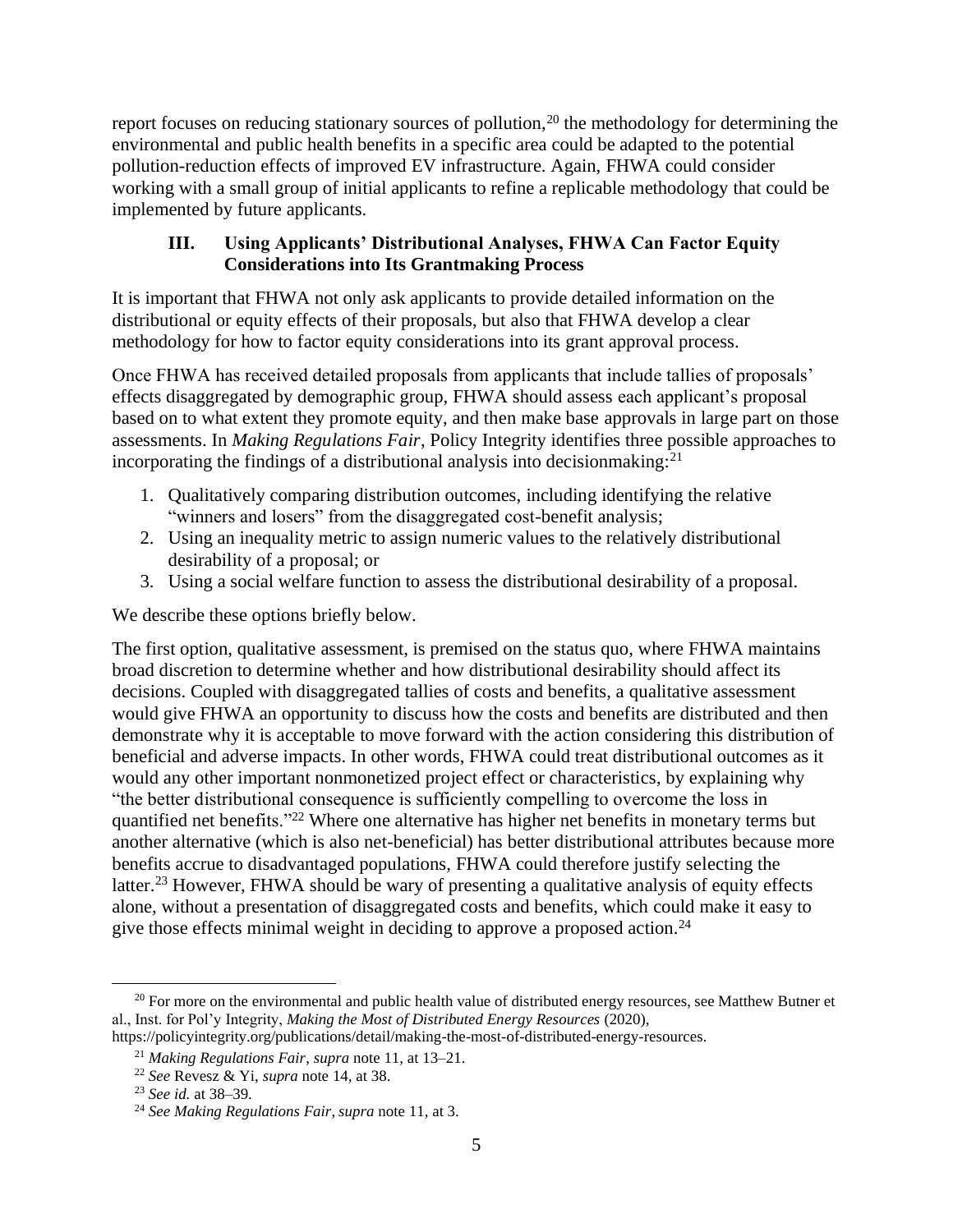The second and third options fall under the umbrella of quantitative assessment. FHWA should consider quantitative assessment that involves using a set of standardized metrics for scoring policies' distributional outcomes. This kind of approach includes use of inequality metrics and/or social welfare functions that can enable FHWA to "score," or assess the desirability of, different distributional outcomes.<sup>25</sup> Inequality metrics take a range of data inputs, like household-level characteristics like income or pollution exposure), apply a formula that reflects certain assumptions about the decisionmakers priorities, and produce values that represent the level of inequality in a given scenario.<sup>26</sup> Social welfare functions are used to understand how social welfare changes as a function of the distribution of units of well-being, in a given population.<sup>27</sup> Social welfare functions are typically based on income or consumption, but it is also possible to define well-being using characteristics like health status, pollution exposure, or leisure time.<sup>28</sup> Although FHWA would retain discretion as to how to use those scores when approving proposals, it should treat these scores similarly to how it would treat significant or important nonmonetized project characteristics or effects. Agencies often use their expert judgement to weigh quantified but nonmonetized effects, like risks, or unquantified benefits against costs and benefits, and FHWA should consider the outputs of these metrics in the same way.<sup>29</sup>

#### **IV. FHWA Should Require Applicants to Conduct Stakeholder Outreach During the Proposal Development Phase**

Although distributional analysis is an essential tool in ensuring equitable policy outcomes, it is not the only tool that FHWA should use. Robust stakeholder engagement is another cornerstone of equity-promoting decisionmaking. Engagement of the public—and specifically environmental justice communities—can provide important benefits for FHWA applicants and FHWA's grantmaking process overall. Among other reasons, participation can help FHWA and its applicants obtain more comprehensive information on relevant issues and build public confidence in the ultimate selection of proposals for funding.

Public participation by environmental justice communities can support FHWA's efforts to incorporate equity considerations in EV charging infrastructure funding by allowing the agency and grant applicants to obtain more comprehensive information for use in their decisions. Community members can provide novel information that can only be gleaned from lived experiences and a deeper understanding of these consequences than the literature might provide. <sup>30</sup> Additionally, communities might provide further information about public opinion

<sup>30</sup> Cynthia R. Farina et al., *Knowledge in the People: Rethinking "Value" in Public Rulemaking Participation*, 47 WAKE FOREST L. REV. 1185, 1197 (2012) (explaining that these communities have "situated knowledge" of the "impacts, ambiguities and gaps, enforceability, contributory causes, and unintended consequences that are based on the lived experience in the complex reality into which the proposed regulation would be introduced"); Eileen Gauna, *The Environmental Justice Misfit: Public Participation and the Paradigm Paradox*, 17 STAN. ENV'T. L.J. 3, 72 (1998) ("[F]ormal expertise cannot capture the knowledge that exists within affected communities."); MICHAEL SANT'AMBROGIO & GLEN STASZEWSKI, ADMIN. CONF. OF THE U.S., FINAL REPORT: PUBLIC ENGAGEMENT WITH AGENCY RULEMAKING 26 (2018).

<span id="page-5-0"></span><sup>25</sup> *Id*. at 13.

<sup>26</sup> *Id*. at 16–18.

<sup>27</sup> *Id*. at 19.

<sup>28</sup> *Id*.

<sup>29</sup> *See id.* at 14; *see also* Revesz & Yi, *supra* not[e 14,](#page-2-1) at 38–39.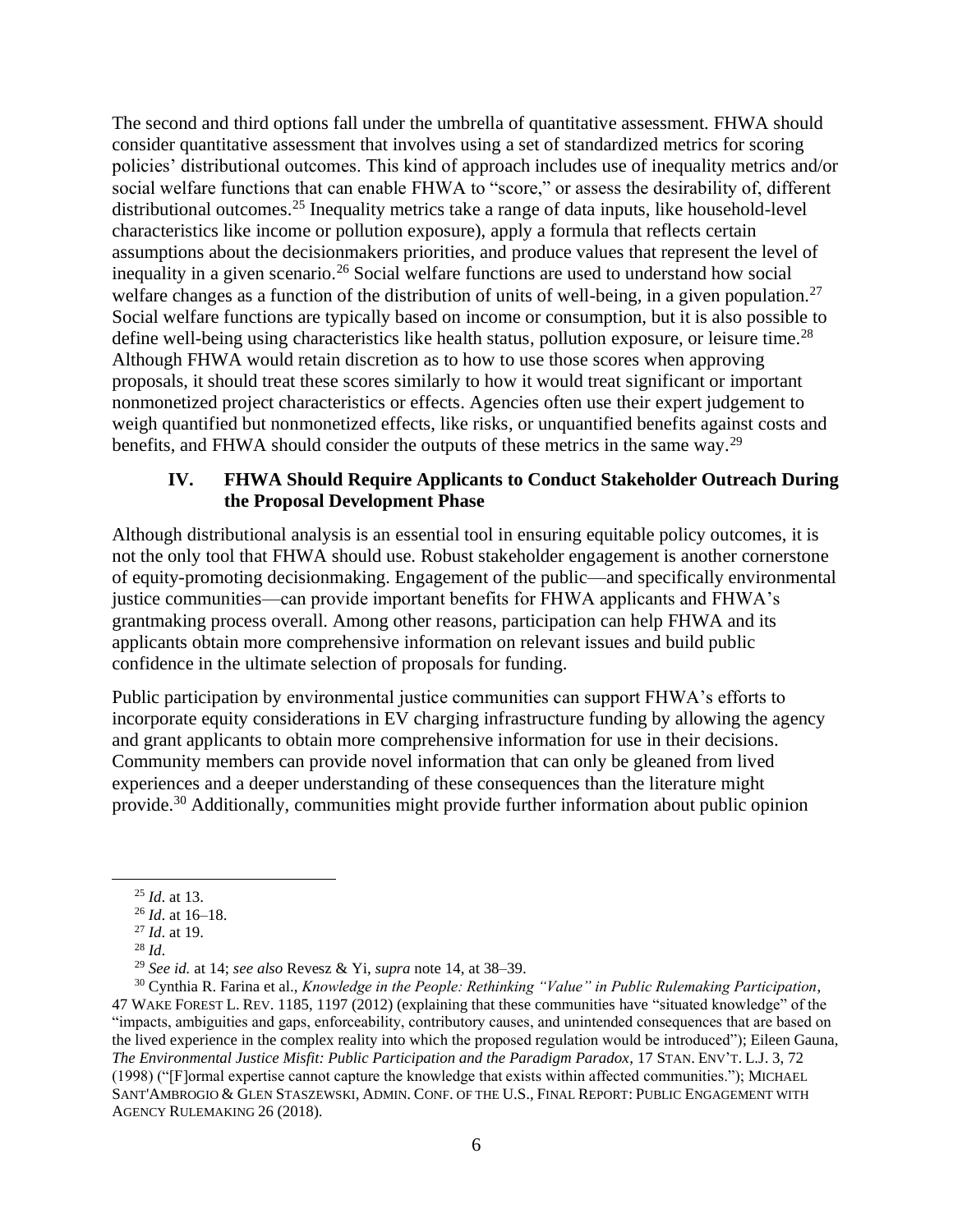that can help FHWA or applicants identify and analyze potential areas of conflict.<sup>31</sup> With improved opportunities for communities to participate in the early stages of the proposal processes, members of such communities may be able to pass on information that FHWA and funding applicants might not otherwise obtain.

Moreover, community engagement in the grantmaking process can build public confidence in the applicants' proposals and FHWA's ultimate determinations. In general, stakeholders and the general public may be more supportive of agency action when they are given a meaningful opportunity to be heard.<sup>32</sup> Stakeholders may also have greater confidence in a process that brings community interests to the forefront of the discussion by engaging environmental justice communities and reducing emphasis on stakeholder politics.<sup>33</sup> Where the public is able to participate in the process and see that their concerns are heard and considered, they may be more inclined to accept, or even support, the outcome of the process.<sup>34</sup>

Public participation can also highlight areas for improvement in the decisionmaking processes of FHWA and its applicants. In a proceeding of the Federal Energy Regulatory Commission (FERC) on its natural gas infrastructure certification policy, a broad array of commenters provided FERC with recommendations on how to improve various aspects of its environmental justice review for natural gas infrastructure projects. FHWA may be interested in reviewing comments submitted by a coalition of public interest organizations, including environmental justice organizations.<sup>35</sup> This specific set of comments provides detailed recommendations on how to improve the environmental justice assessment, a type of distributional analysis, including ways to enhance identification of environmental justice communities and the proper use of study areas and reference populations in assessment of impacts.<sup>36</sup> These organizations also highlight the importance of a clear and articulable policy for evaluating environmental justice impacts and mitigation measures, explaining that failing to have clear guidelines or "standards and best practices" can "diminish[] government accountability and make it more difficult for interested

<sup>33</sup> Ian E. Cecala & A. Bryan Endres, *Damnesia: An Examination of Public Participation and Evolving Approaches to Hydropower Development in the US and Brazil*, 55 IDAHO L. REV. 115, 122 (2019).

<sup>34</sup> SANT'AMBROGIO & STASZEWSKI, *supra* note [30,](#page-5-0) at 3–4, 9–17.

<sup>31</sup> Marc Mihaly, *Citizen Participation in the Making of Environmental Decisions: Evolving Obstacles and Potential Solutions Through Partnership with Experts and Agents*, 27 PACE ENV'T L. REV. 151, 164–65 (2009) (discussing how citizen participation can provide information about "the nature and depth of public opinion" and "the substance, weight, significance and politics of stakeholder concerns").

<sup>32</sup> SANT'AMBROGIO & STASZEWSKI, *supra* note [30,](#page-5-0) at 17 ("[S]takeholders will be more supportive of agency rulemakings when their voices are heard by the agency, even when they do not get everything they want."); *id.* at 16 (citing CYNTHIA R. FARINA & CERI, IBM CTR. FOR THE BUS. OF GOV'T, RULEMAKING 2.0: UNDERSTANDING WHAT BETTER PUBLIC PARTICIPATION MEANS, AND DOING WHAT IT TAKES TO GET IT 12 (2013) as providing some evidence for this theory); *cf.* Michael Asimow, *Nonlegislative Rulemaking and Regulatory Reform*, 1985 DUKE L.J. 381, 402–03 (stating that public participation promotes democratic values because it allows agency staff to engage with groups or individuals that they may not regularly consult).

<sup>35</sup> Supplemental Comments of Public Interest Organizations at 79–107, *Certification of New Interstate Natural Gas Facilities*, Docket No. PL18-1 (May 26, 2021) [hereinafter Public Interest Org. Natural Gas Comments] (comments of 54 environmental and other public interest organizations, including Natural Resources Defense Council, Sierra Club, WE ACT for Environmental Justice, Public Citizen, and Richmond Interfaith Climate Justice League, among others). Policy Integrity also submitted comments outlining recommendations on environmental justice analysis. Comments of the Inst. for Pol'y Integrity at New York University School of Law, *Certification of New Interstate Natural Gas Facilities*, Docket No. PL18-1 (May 26, 2021) [hereinafter Policy Integrity Natural Gas Comments].

<sup>36</sup> *Id*. at 81–86.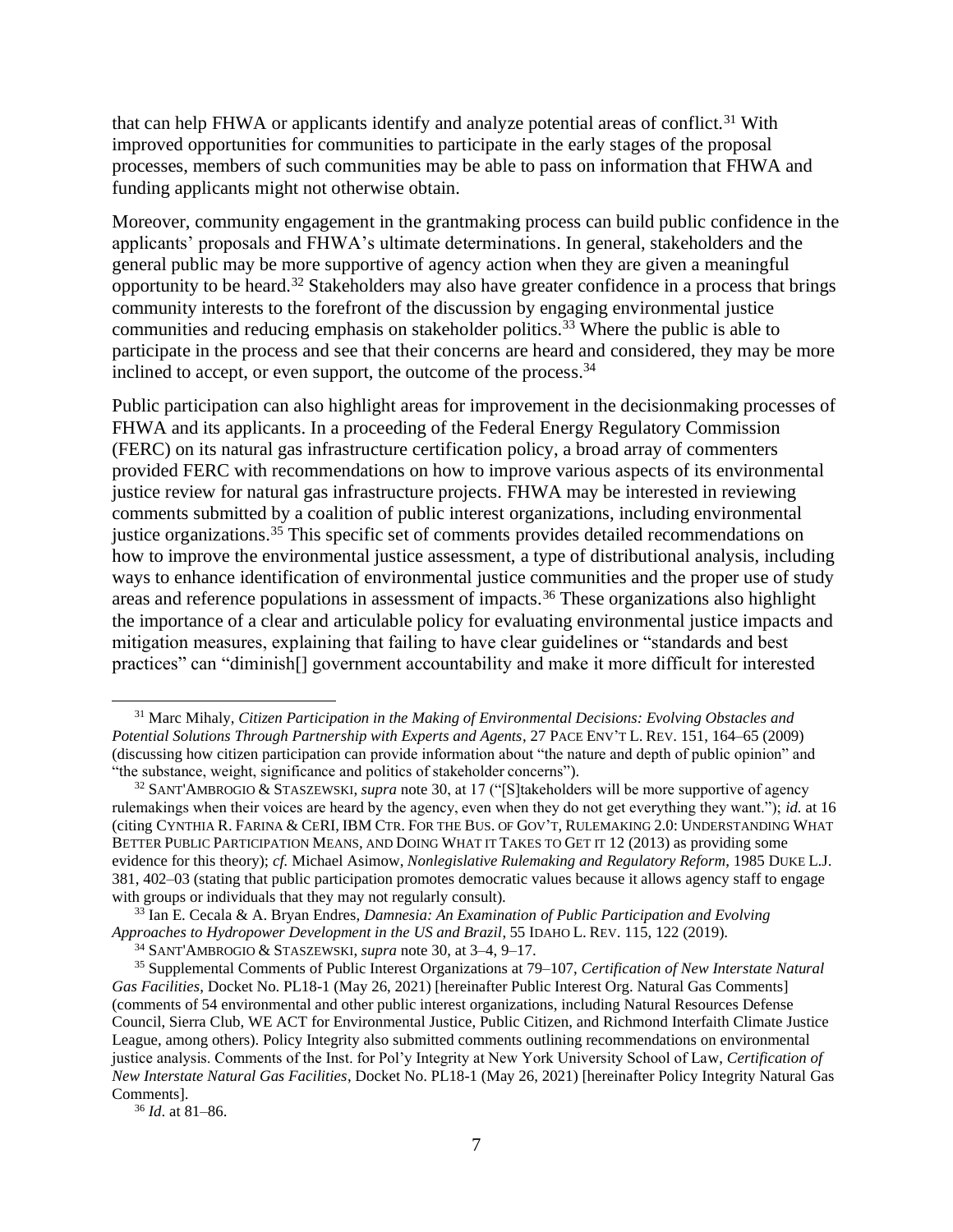and affected parties to anticipate what [FERC] will do about environmental justice for any given project."<sup>37</sup> FHWA may find this proceeding useful not only for informing how it assesses equity and environmental justice in the grantmaking context for EV charging infrastructure, but also for how it advises applicants to engage with stakeholders.

Further details on this FERC proceeding and the importance of public participation in agency decisonmaking, see Policy Integrity's comments on FERC's Office of Public Participation,<sup>38</sup> comments to FERC on Certification of New Interstate Natural Gas Facilities,<sup>39</sup> and comments to the Nuclear Regulatory Commission on Providing for Meaningful Participation by Environmental Justice Communities.<sup>40</sup>

### **V. FHWA Should Work in Coordination with Other Regulators to Address Equity in the Development of EV Charging Infrastructure.**

The actions of FHWA and its applicants do not exist in a vacuum. If FHWA is committed to promoting equity in the proliferation of EV charging infrastructure, it must also consider the other actions taken by federal, state, and local regulators that might contribute to—or conversely, hinder—its desired outcomes. Through this grantmaking program, FHWA has a unique opportunity to work with state and local decisionmakers to promote equity through improved public health outcomes in the communities that will eventually be home to public EV charging infrastructure. This is particularly true if applicants conduct robust stakeholder engagement during the initial phase of proposal development. Although correcting from inequitable outcomes created by other regulators may not be in its jurisdiction, FHWA can at least take distributional considerations into account when approving grant applications.

Respectfully,

Iliana Paul, Senior Policy Analyst iliana.paul@nyu.edu

Meredith Hankins, Attorney meredith.hankins@nyu.edu

Institute for Policy Integrity at NYU School of Law

<sup>37</sup> *Id.*

<sup>38</sup> Comments of the Inst. for Pol'y Integrity at New York University School of Law, *The Office of Public Participation*, Docket No. AD21-9 (Apr. 23, 2021),

[https://policyintegrity.org/documents/Comments\\_on\\_FERC\\_Office\\_Public\\_Participation\\_04.23.21.pdf.](https://policyintegrity.org/documents/Comments_on_FERC_Office_Public_Participation_04.23.21.pdf) <sup>39</sup> Comments of the Inst. for Pol'y Integrity at New York University School of Law, *Certification of New Interstate Natural Gas Facilities*, Docket No. PL18-1 (May 26, 2021),

https://policyintegrity.org/documents/Comments\_on\_FERC\_NOI\_05.26.21.pdf.

<sup>40</sup> Comments of the Inst. for Pol'y Integrity at New York University School of Law, *Providing for Meaningful Public Participation by Environmental Justice Communities,* Docket No. NRC-2021-0137 (Oct. 29, 2021), [https://policyintegrity.org/documents/Policy\\_Integrity\\_Comments\\_on\\_NRC\\_EJ\\_Policy.pdf.](https://policyintegrity.org/documents/Policy_Integrity_Comments_on_NRC_EJ_Policy.pdf)